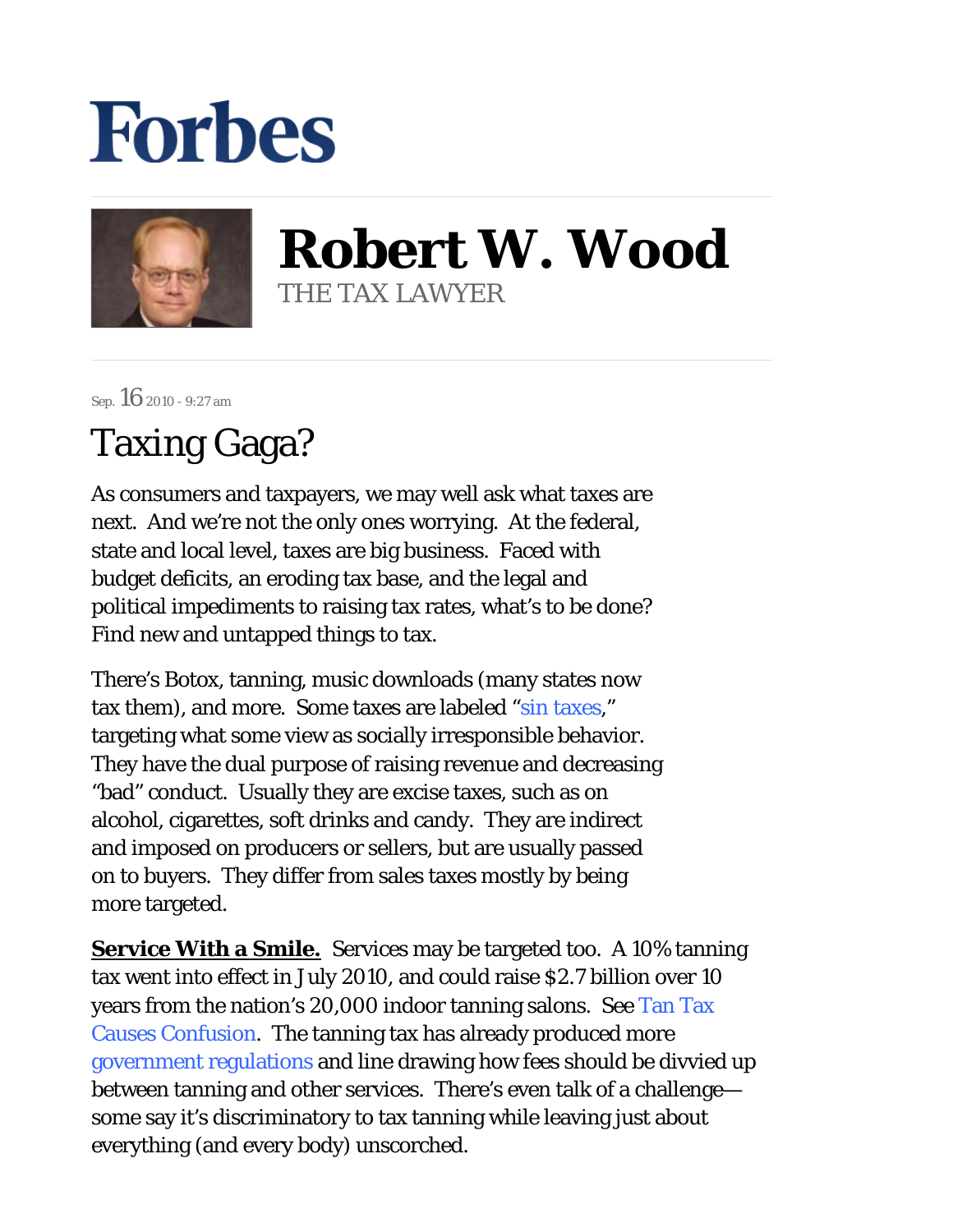Remember the proposed 5% federal excise tax on cosmetic surgery? Talk about Nip/Tuck! Also dubbed the Botox tax, this proposed excise tax was buried in the massive health care bill but became controversial and was not included in the law (tanning was taxed instead). Still, some say the Botox tax is not yet dead.

Putting aside efforts to tax one service or another, talk of taxing services—all services—is a perennial favorite among revenue raisers. After all, with decreased property tax, income tax, sales and use tax, what other major section of the economy is left? Services.

Sales tax applies to most sales of tangible personal property. Use tax is the mirror image, applying to tangible personal property purchased outside the taxing state, but brought into the state and used there. Use tax is notoriously under-collected.

Remember Tyco's Dennis Kozlowski and his art purchases shipped into New York? "Only little people pay taxes" mean queen Leona Helmsley had the same problem. A number of states (including California) are moving to collect more use tax, as by asking targeted questions about out -of-state purchases.

Sales taxes focus on sales of tangible personal property, but property is often produced when you hire someone to perform a service. How do you know if a transaction involves a sale of tangible personal property (sales tax applies) or the performance of services with a property transfer merely being incidental (no sales tax)? Huge dollars can turn on that distinction, and it's a notoriously litigious line in sales tax administration.

A key inquiry is the true object of the contract: was the real object the *service* or the *property produced* by the service? If the true object is the service, the transaction is not subject to sales tax. If sales tax applies, it can hit all gross receipts. Confused? A service tax can make that distinction a lot less important (good), but can also hurt your wallet (bad).

More than a few states are tempted to take the gloves off and tax services outright. Florida was the first state in decades to extend its sales and use